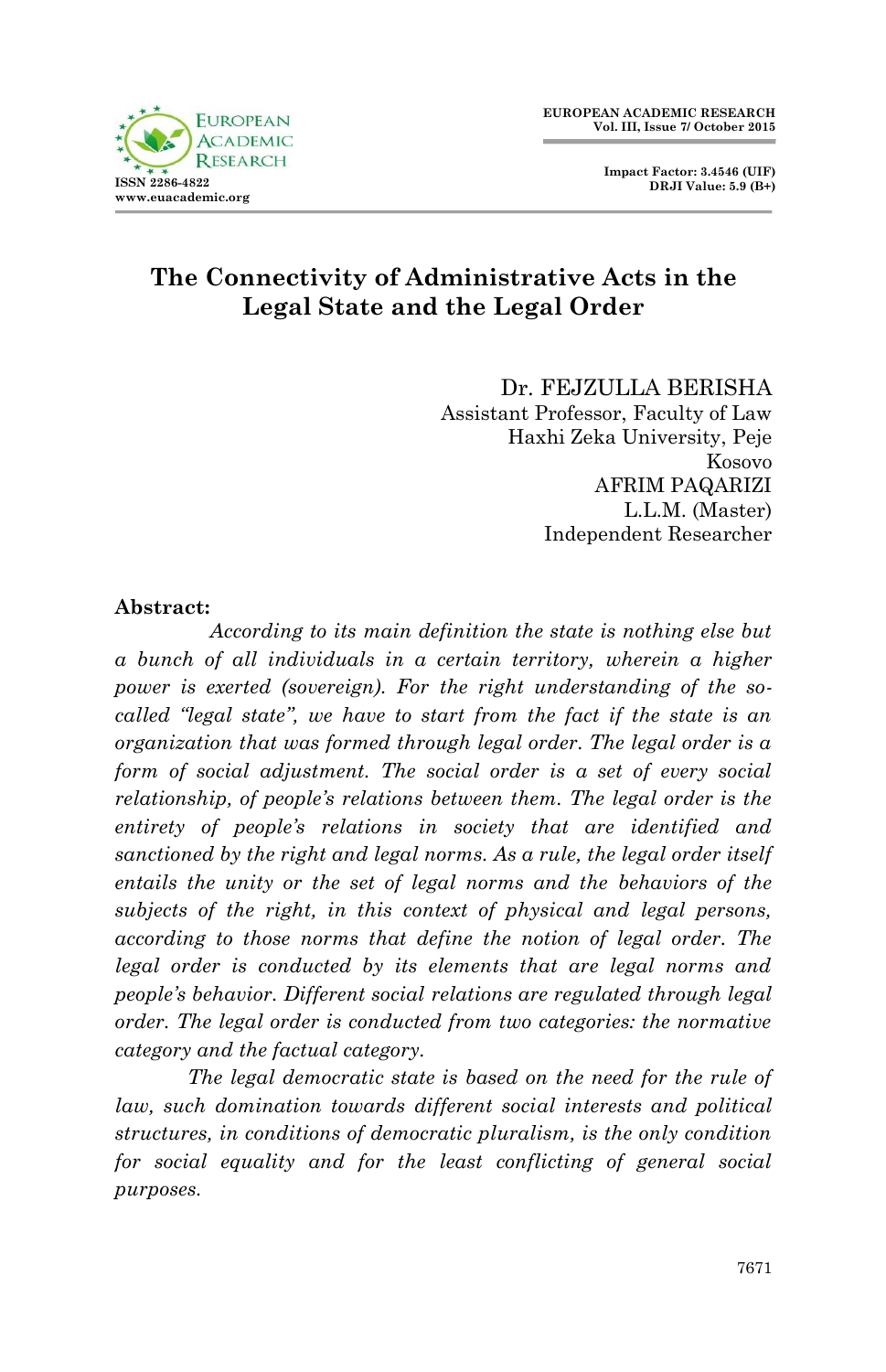*The state of the right supposes the existence of independent jurisdictions, competent to solve the conflicts between different legal persons by applying simultaneously the principle of legality that derives from the existence of the hierarchy of norms, and the principle of equality that rejects every differentiated treatment of legal persons. The institution of legal state, respectively the state of the right, is connected with citizens' rights and freedoms that presents one of the most important legal institutions. Through this institution the legal position of the citizen in society is defined. The principle of legal state entails the liberal state and the states of the XXI century. With the liberal state, it was affirmed:*

*-the principle of the state of right, i.e. the need that all subjects of state's organization, including the sovereign, have to abide the laws. This doctrine requested the guarantee of a written document about this.*

*With other words, the legal state is identified with the state of right, i.e. it implies some kind of state, power, which is based on the right. In the case of legal state, as a state of the right, we will implicate two important elements:*

- *1. The guarantees for the respect of human's rights and freedoms,*
- *2. Legal restriction of state power.*

*From this it results that the state can't impose anything because we have to do with the equality of the citizen in report with other subjects, respectively with the power. With other words, the citizen is a free subject within the respective legal norms, but has the right to ask for help from the state regarding to the realization of his rights and freedoms. Depending on the content of human's rights and freedoms, we can group them in two categories: 1) Political rights and freedoms (the right to participate in political functions), the active and passive right of election and the right to be equal towards public functions, the right to adequate presentation and the right of communities in state bodies etc., the social right and freedom (the freedom of association, the right of family protection, the right to motherhood and childhood, health and social protection, favorable life conditions etc. and 2) Economic, social and cultural rights, such as the right to property, commercial activity right, labor rights, educational rights, the right to participate in the cultural life, the right to use the scientific and cultural progress, the right of literary creativity and other kinds of creativity etc.*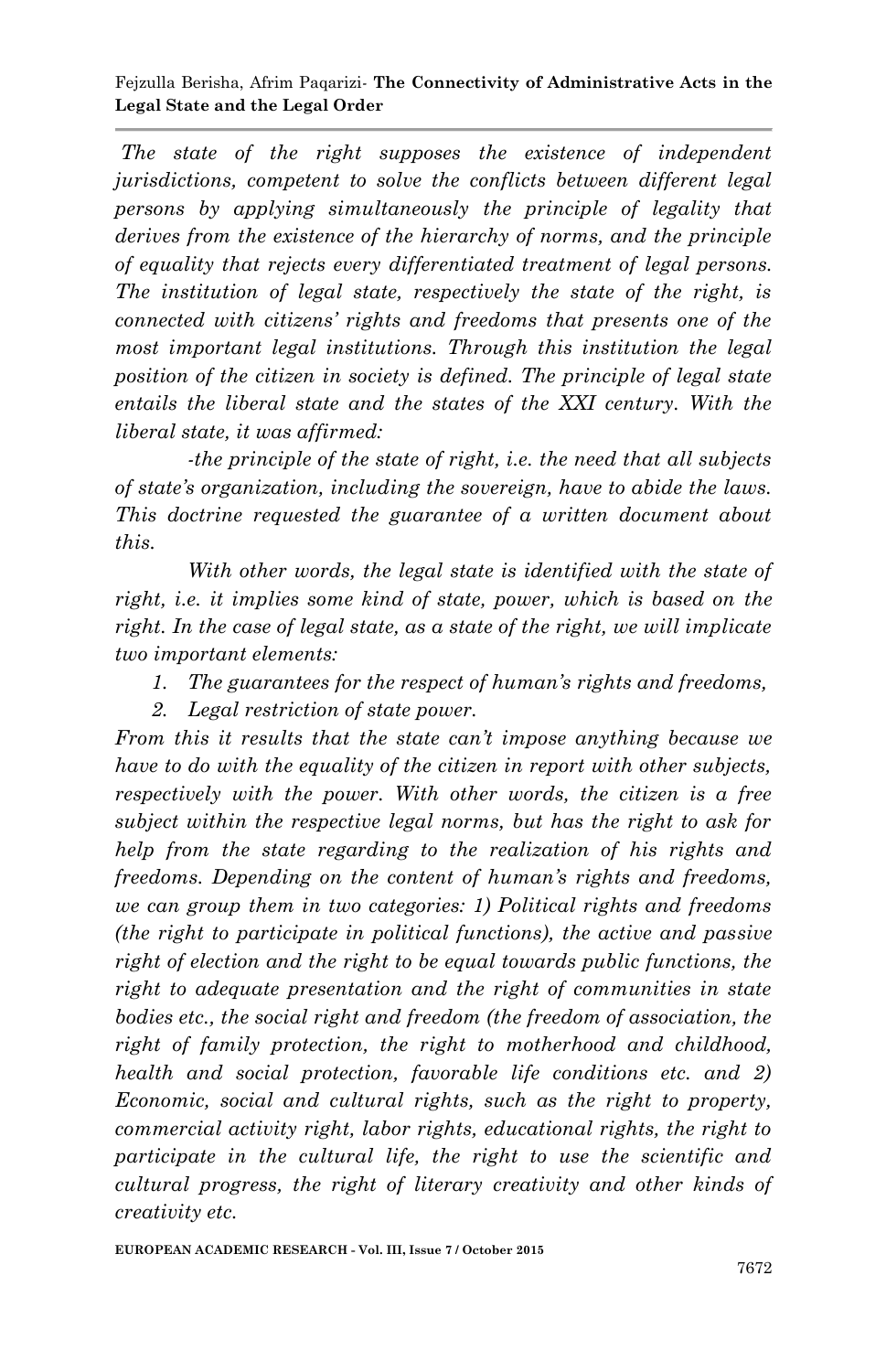**Key words:** administrative acts, legal state, legal order

In order to understand the legal order it is necessary to stop at legal sources, respectively sources of law which identify the main tools for the expression of the will of the relevant state bodies and the rules of conduct, legal norms of conduct, where we can divide legal acts in general acts and special acts. As a rule, the general acts are called sources of law and that in the formal and material sense.

The right in its broad meaning is a set of rules controlled by the authorities that have binding and legal force. The right of a country can be created in different ways. The different ways of creation lead to identifying different sources of law. Therefore: "A source of law is every element, fact or act despite the form, which provides a binding rule for the members of a certain society". The mandatory rules are divided into formal rules or sources and informal rules or sources. Thus, we have written rules such as constitutions, laws, ordinances, court decisions, but we also have customary unwritten rules, based on need and derived from religious texts.

Most of legal systems have chosen the formal system of law sources: they predict expressly the ways of creating the right. Another important fact is the relationship between the sources. In every system, we face several sources of law.

The existence of some sources leads us into using an evaluation system between them. We use the hierarchical principle according to which the high sources prevail over the lowest ones. The clearest example can be given in the field of written sources: the constitution affects other sources of law, for example parliament laws, which must be adapted according to the constitution, but of course without changing it.

In practice, we can say that in all kinds of systems we can distinguish at least three levels of sources: constitutional acts; legal acts (issued by the Parliament) and regulations with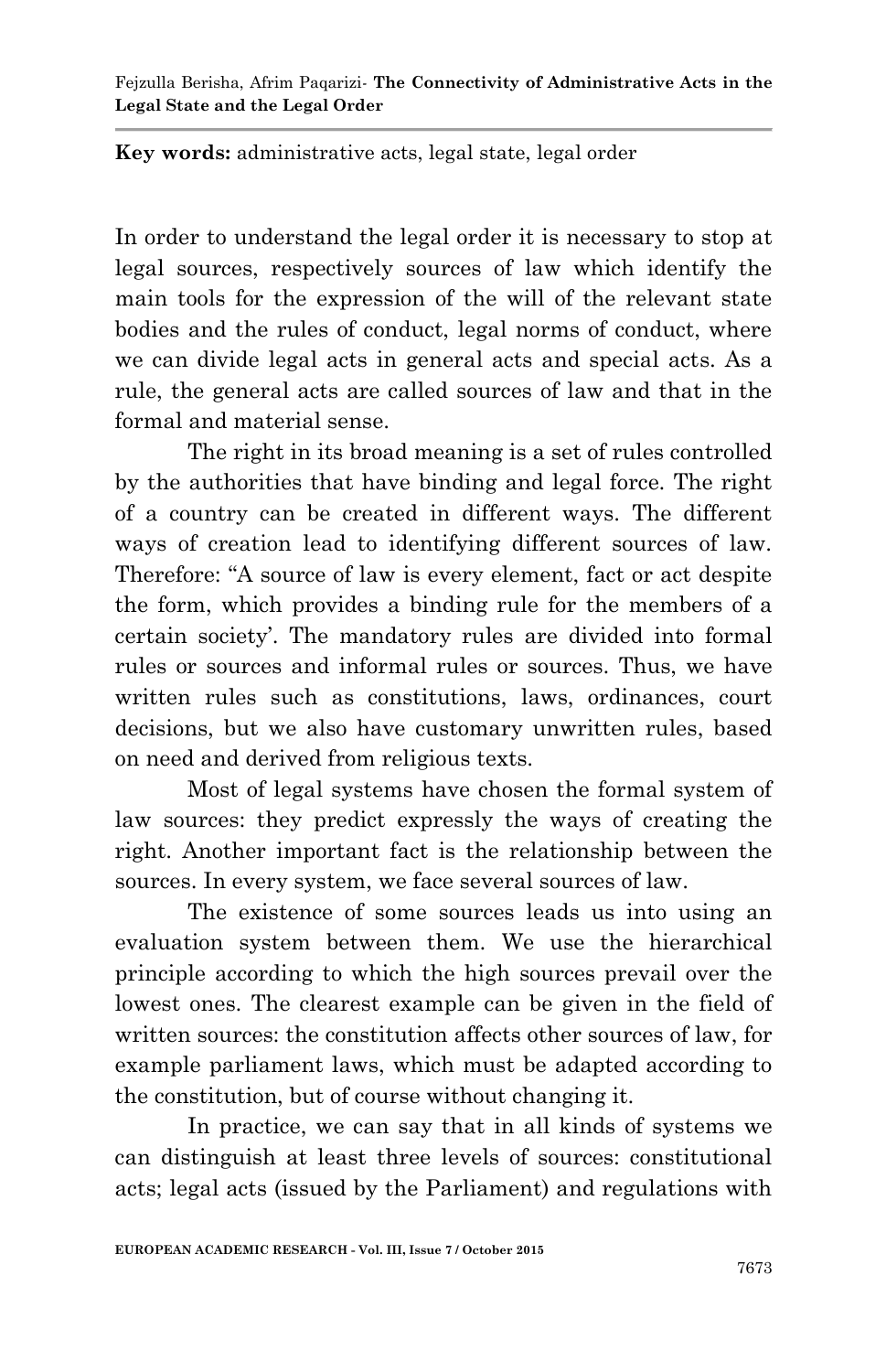implementing character (issued by the government). However, this is not the only division. Sources can also stand in equality reports: therefore, in the framework of international law, two or more constitutions that belong to two or more countries are in equal positions; in the framework of national law two or more local ordinances have equal positions.<sup>1</sup>

# **1. LEGAL ORDER AND LEGAL ACTS**

### **1.1 Legal Order**

The notion of legal order is a set of legal norms sanctioned by the state that are connected to each-other, and through which the social relations are realized. Legal persons, as well as the physical ones, act in accordance with legal norms and by this we understand the observance of legal order. The unity of legal norms and people's behavior according to these norms in the concrete society constitutes the legal order.<sup>2</sup> The legal order is part of the social order in a concrete and well-organized society. The entirety of legal norms and the behavior of the subjects of law, such as physical and legal persons, presents the legal order itself which is different in each society and in certain levels of development.

The legal order is a form of social regulation. The social order is a set of every social relation, of people"s relationships between them. The legal order is the entirety of people's relations in society that are sanctioned by the right and legal norms. As a rule, legal order itself includes unity or the set of legal norms and the behavior of the subjects of law, in this context the physical and legal persons, according to those norms that define the notion of legal order. The legal order is consisted by its components, which are legal norms and people"s behavior. Different social relations are regulated and

1

<sup>1</sup> *http://www.zeriyt.com*/burimet-e-se-drejtes-t28921.0.html

<sup>2</sup> Radomir Llukiq dhe Dr. Budimir Koshutiq "*Fillet e së Drejtës*", The Bureau of Textbooks and Teaching of Kosovo, Prishtinë, 1986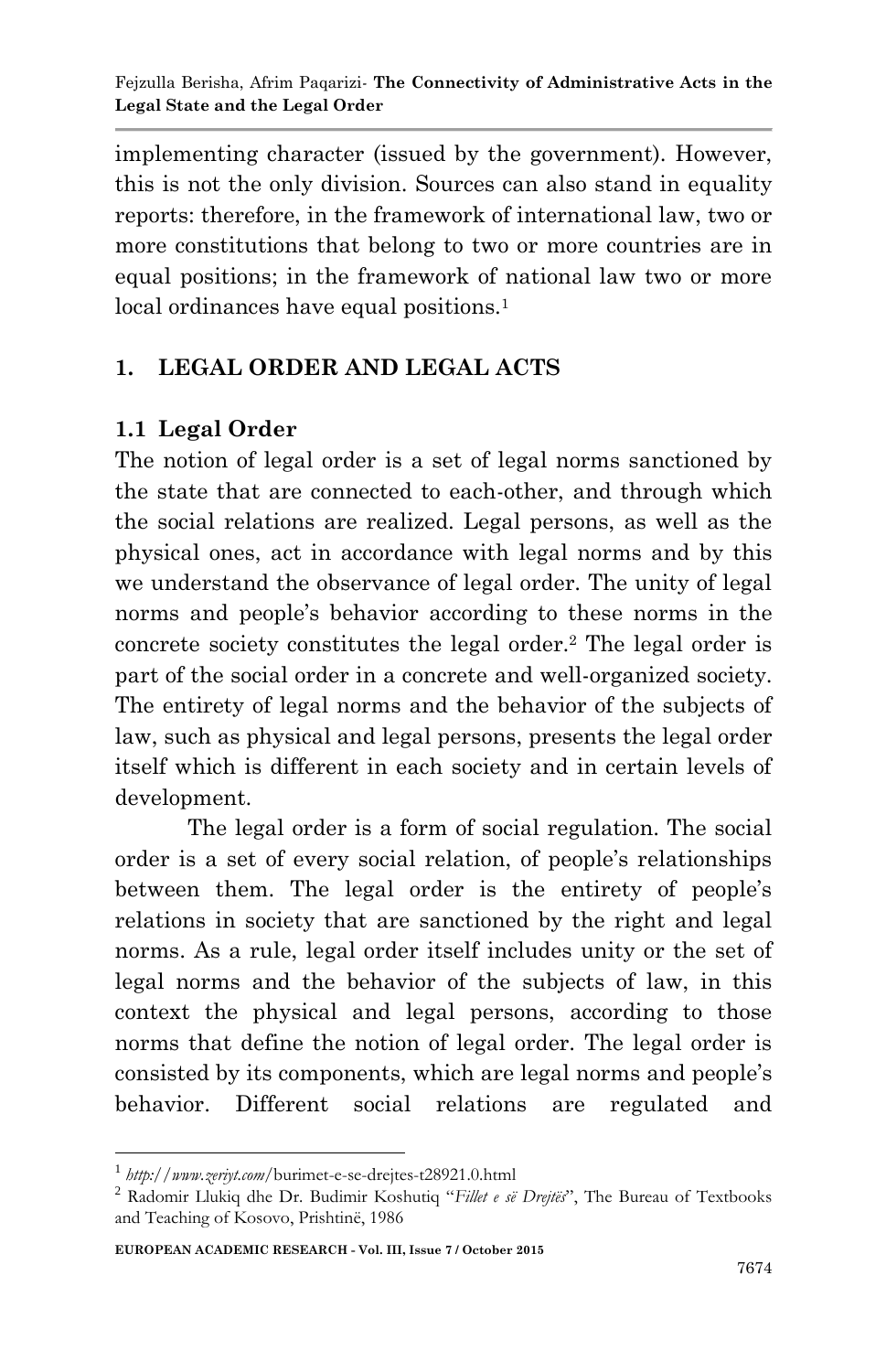disciplined through legal order. Legal order is consisted from two categories: normative category and factual category.

### **1.1. a. The normative category of legal order**

The normative category is consisted by legal norms and legal acts, i.e. psychic acts. Here we have to do with those elements of legal order, where special and general legal norms are in hierarchy with higher acts, issued by the highest body of state power, in this context acts that are issued by the Parliament. Here we have to mention the observance of legal order, respectively the respect for the principle of legality. There exists a connection of legal norms in a well-organized social order, which consists exclusively of legal norms that are norms created by the state and with this the normative attitude is embodied.

## **1.1.b. The factual category of legal order**

The factual category is consisted by people's actions, so, it is the appliance of legal norms in the general social practice.

The relations between legal norms and material actions or their appliance implies their legality. The domestic content of legal order is consisted by legal norms.

The aim of legal norms is their realization in life and their appliance, where people"s behavior is regulated with relevant legal norms. With other words, the purpose of legal norms is their realization in the general social practice.

Legal order is conducted by legal norms and the subjects' behavior according to these norms presents the factual element. The creation of legal norms and their realization in practice presents the legal order. And, legal order is nothing else but a form of social order. The factual element is interlocked with subjects' behavior in accordance with relevant norms. The normative element consists of legal norms, thus psychic actions,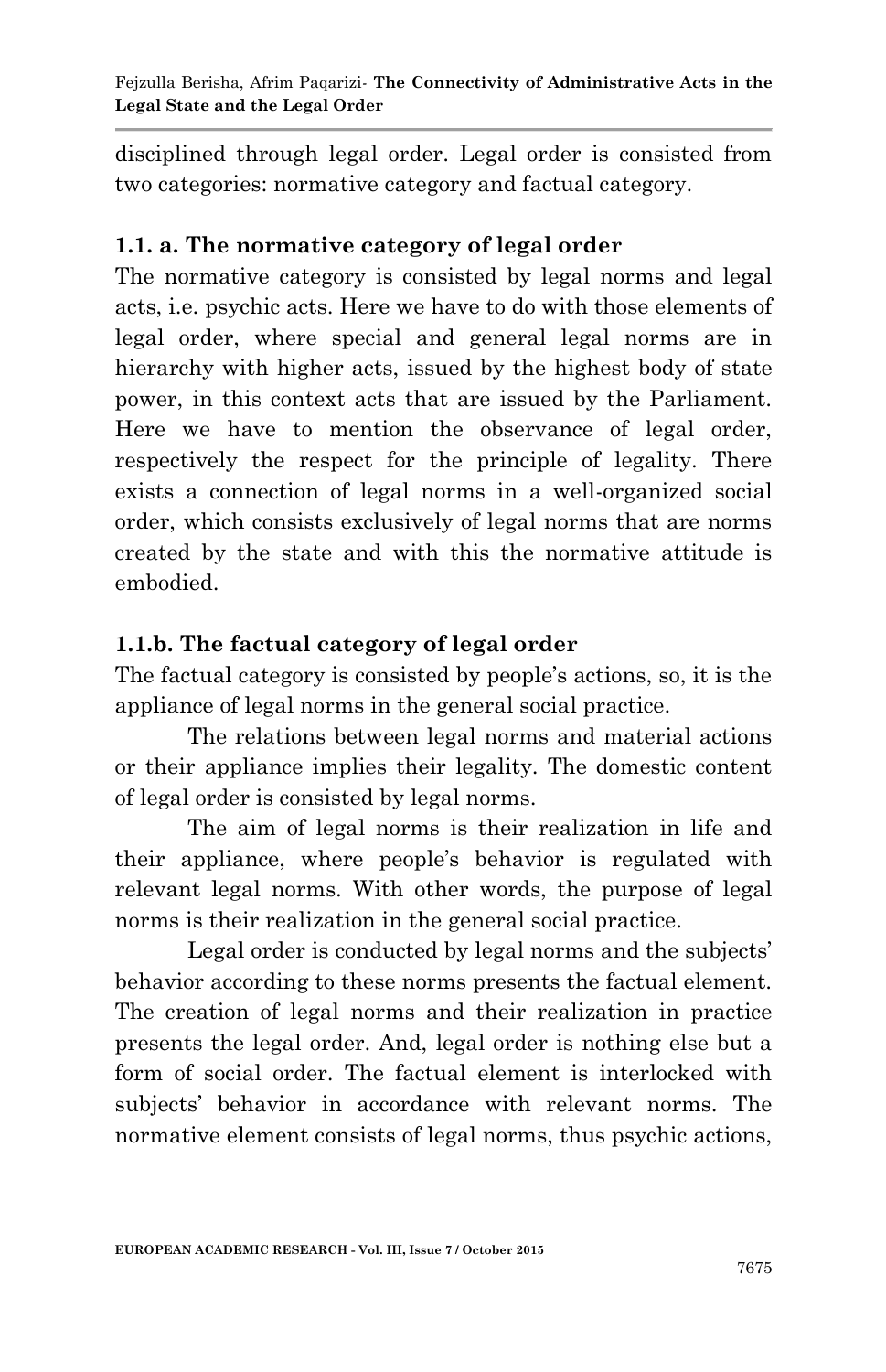which promote the creation of legal norms.<sup>3</sup> Meanwhile the factual element of legal order consists of material actions. The relation between psychic actions and material ones in the right creates the observance of the principle of legality. According to Prof.Dr. Osman Ismaili, legal order is nothing else but the creation of legal norms and their realization. Thus, the legal order is the realization and harmonious adjustment of people"s behavior, in accordance with legal norms, in a logical and reasonable system.

## **2. LEGAL STATE**

Gazing from the historical and legal aspect, the notion of legal state has always been identified with the power which has been organized in accordance with the principles of law, in which there are strong guarantees that it will be implemented in accordance with the right. But, through centuries, the right is linked with justice. In everyday discussions we see how an ordinary man believes that justice is realized through the right.

There exists a profound thought of many theoreticians of law that justice serves as a criterion of evaluating some existing rights, respectively positive rights. However, there are many others that consider that justice can"t be achieved through the right but that the right has completely other purposes. In the areas of law and justice some certain legal elements have been introduced, creating the link between justice, the right and moral. <sup>4</sup> The ethics of legislation is undivided from the legal state and legitimizes it as such; therefore the general ethical principle is the one that means the legal state which through legal general and abstract rules can restrict human freedoms and rights in the democratic contemporary state. This kind of understanding of rule of law is inseparable from the theoretical approach of Anglo-American constitutionalism based on the

-

<sup>3</sup> Osman Ismajli "*Fillet e së Drejtës*", University of Prishtina, Law Faculty, Prishtinë, 2004

<sup>4</sup> *Teoria E Administratës Publike*, Prof.Dr. Zenaid Gjelmo, Prishtinë, May 2008, page 23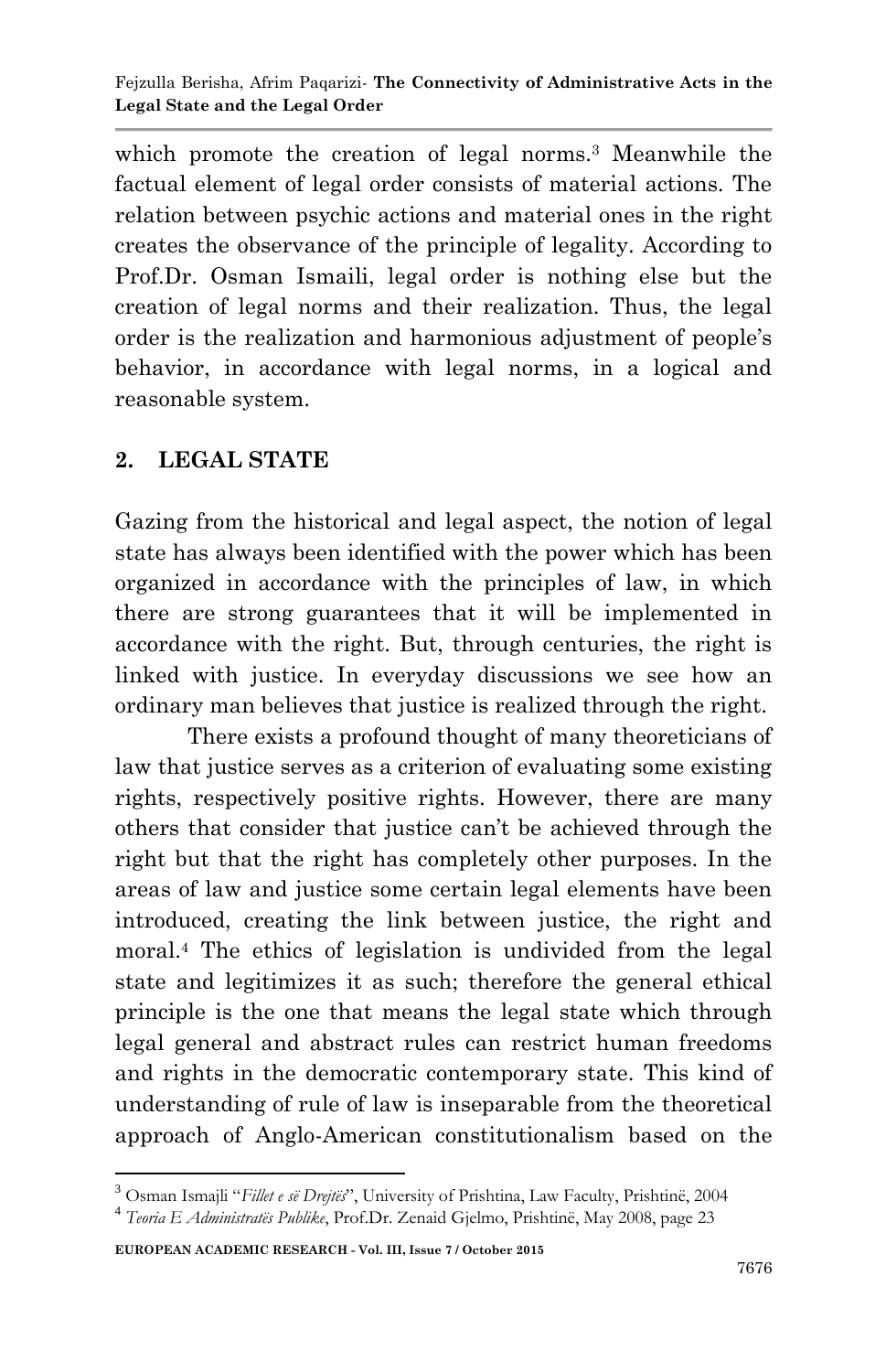material notion of legal state to which the content and purpose of legal order dominates. It is thought about the real purpose, the one that has the administration and its organs, such as: police, inspection services and agencies and others for law enforcement which has been left the responsibility with many purposes. For each of them, special tools are created for the realization of these purposes and which can be used only in accordance with authorizations. All the others would be only anarchy, so it can"t be accepted that "the purpose justifies the means", not even when we talk about socially allowed purposes, the means for the achievement of which are not allowed. A democratic contemporary state is based in the need for the rule of law, the domination of this against different social interests and political structures, in conditions of political pluralism, is the only condition for social equality and for the realization of general social goals.<sup>5</sup>

In the realization of the general goal, the state must be moral, because its overall best can"t be only a result benefited by the unification of the number of bodies and its public services (e.g. administrative bodies), but it means its civic awareness, political virtues and the law of freedom. The overall goal, which would be allowed to be realized with all the legitimate means, has to emerge from universal values of human society and ethical assumptions in which relies the birth of the contemporary constitutional state. This purpose must ensure the citizens the realization and full development of their personality, while the state can realize this only if it stays upon individuals, collectives or their parts. The spiritual power of state relies on the mind with which state functions are shaped with the requirements of the politic body that articulated the will of the majority of population. The different theoretical positions towards the right and moral as a relation between legality and legitimacy undoubtedly have common

**EUROPEAN ACADEMIC RESEARCH - Vol. III, Issue 7 / October 2015**

<sup>1</sup> <sup>5</sup> Владо Камбовки, *Судско Право*, Скопје 2010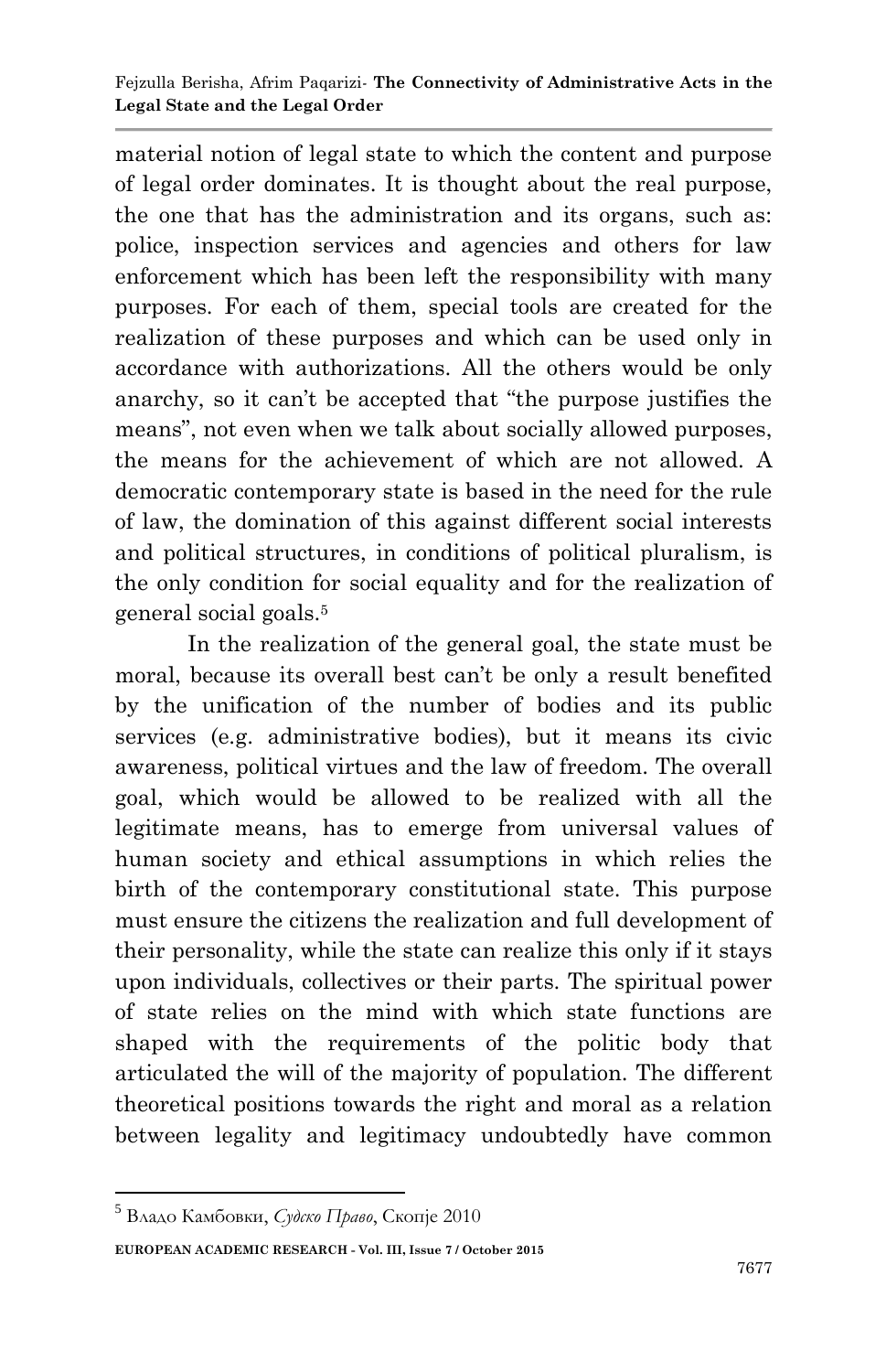stance according to which the right and justice are complementary categories that are linked between each-other, and then with the people in state as its main subjects, with moral, religion etc. In this aspect, justice could be considered as a thematic framework between the right and moral.

The state of law assumes the existence independent jurisdictions, components to solve conflicts between different legal persons by simultaneously applying the principle of legality, that emerges from the existence of the hierarchy of norms and the principle of equality that rejects every differentiated treatment of legal entities. <sup>6</sup>

Some authors have given the definition of the notion of legal state in the formal-legal aspect, while some others have supported the material-legal aspect. Thus, Friedrich Julius Stahli, has considered the concept of legal state in the formallegal aspect, starting from the formal side of state actions. He considered that the most important thing is how the state power is applied and if it is regulated with legal norms. He has given the definition of legal state, which says:" The state has to be legal; this is the sign and the truth of the specific developments of new era. In the aspect of the right, it has to define and provide the ways and inviolable borders of its actions, and the sphere of the freedoms of its citizens. This is the notion of legal state, and not for the state to do something such as a legal regulation without an administrative goal or simply to protect individuals' rights, they are not a target in the contemporary state, but only a manner and character in which it will carry out". According to Stahli, it is important for the judiciary to realize the idea of justice. The material side of legal state (moral, divine faith, justice etc.), although exists in a hidden way, in reality represents the condition of the principle of legal state. Stahli considers that a state can"t be a real legal state if it doesn"t present a realization of divine viewpoints and morality ideas. The critics of Stahli"s views for the legal state

**EUROPEAN ACADEMIC RESEARCH - Vol. III, Issue 7 / October 2015**

1

<sup>6</sup> Ylli Bufi, *Tempulli i Demokracisë*, OMBRA GVG, Tirana 2010, page 66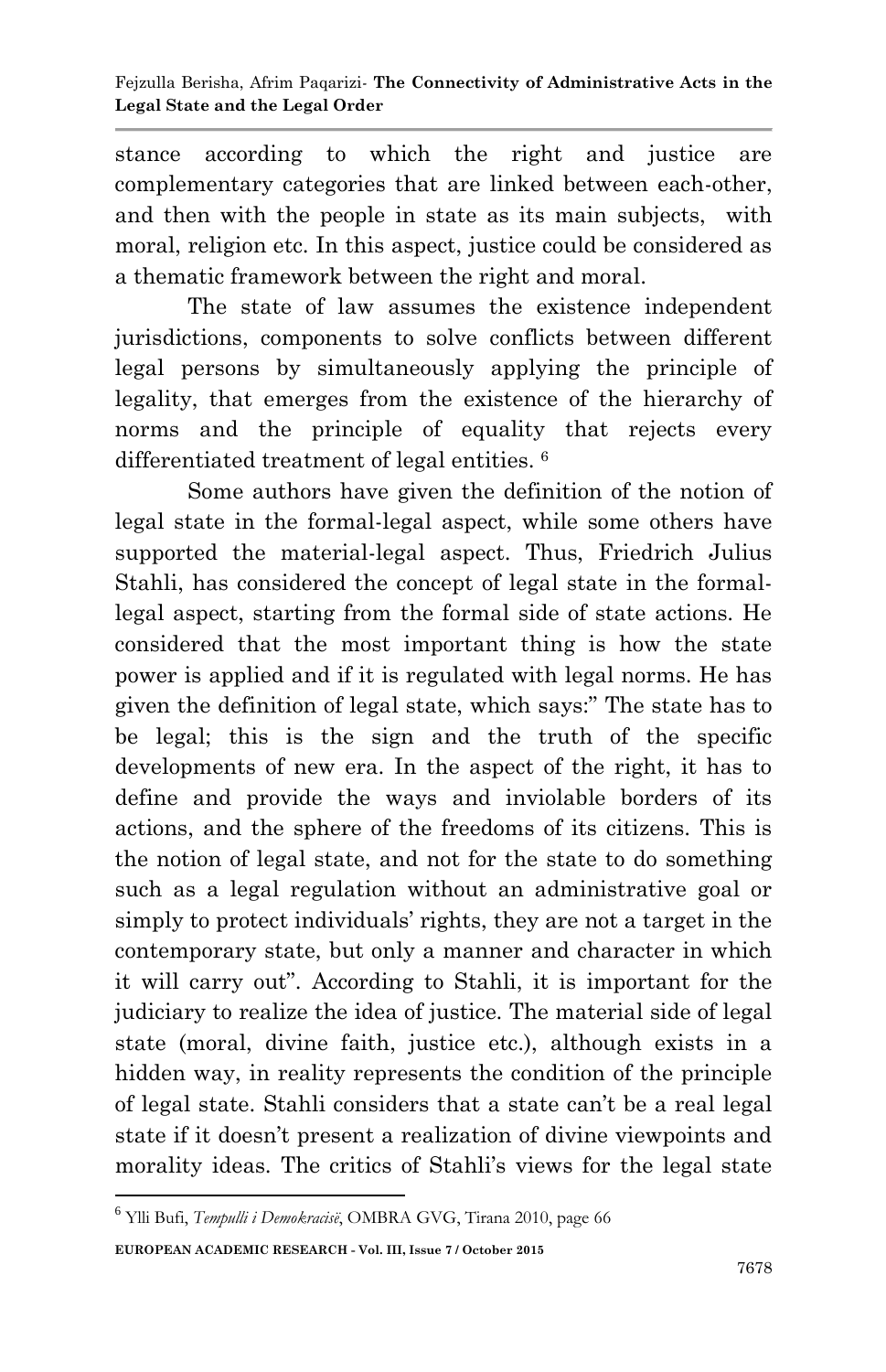emphasize that his theory is very conservative in essence. The legal state, as seen by Stahli, is connected with the way of the creation of the right and state action in the boundaries of the positive right. Robert von Mohl sees the legal state as a basic set of civil liberty.<sup>7</sup>

He tries to do this again through some essential elements such as equality in front of law, transparency of public services for capable and competent citizens, personal freedom along with freedom of speech, religion and change of residence. It is clear that according to Mohli citizen's freedom is the one from which the notion of legal state is mostly defined, which clearly turns into the concept of freedom. Many authors consider that this is the fundamental weakness of Mohli"s lessons. They particularly have in mind that Mohli"s legal state leans towards anarchy. According to Otto Mayer with legal state we understand the state as a democratic creature which is based in the principle of separation of powers, independent judiciary, legal security and the rule of law. It is interesting that Mayer links the concept of legal state with administrative judiciary, respectively with the legal administration. Radomir Lukig considers that since revolutions the source of a state's sovereignty is democracy, respectively citizens' freedom. According to Lukiq, the state and the right can be justified only with the highest purpose, "the value of the world part of which they are, and that is the existence of a large number of human beings in their full potential of dignity:"

We consider that the state is a full social set and in essence self-sufficient of citizens. Within it, social life is organized with content and forms of expression which respond to the achieved level of culture. It can serve as a space in which there are preconditions to normally meet all needs of the members of the community. The community is not limited in any closer or partial field of social life, respectively it doesn"t serve as a frame of a partial process, but for the overall social

**EUROPEAN ACADEMIC RESEARCH - Vol. III, Issue 7 / October 2015** 7 *Teoria E Administratës Publike*, Prof.Dr. Zenaid Gjelmo, Pristine, May 2008, page 28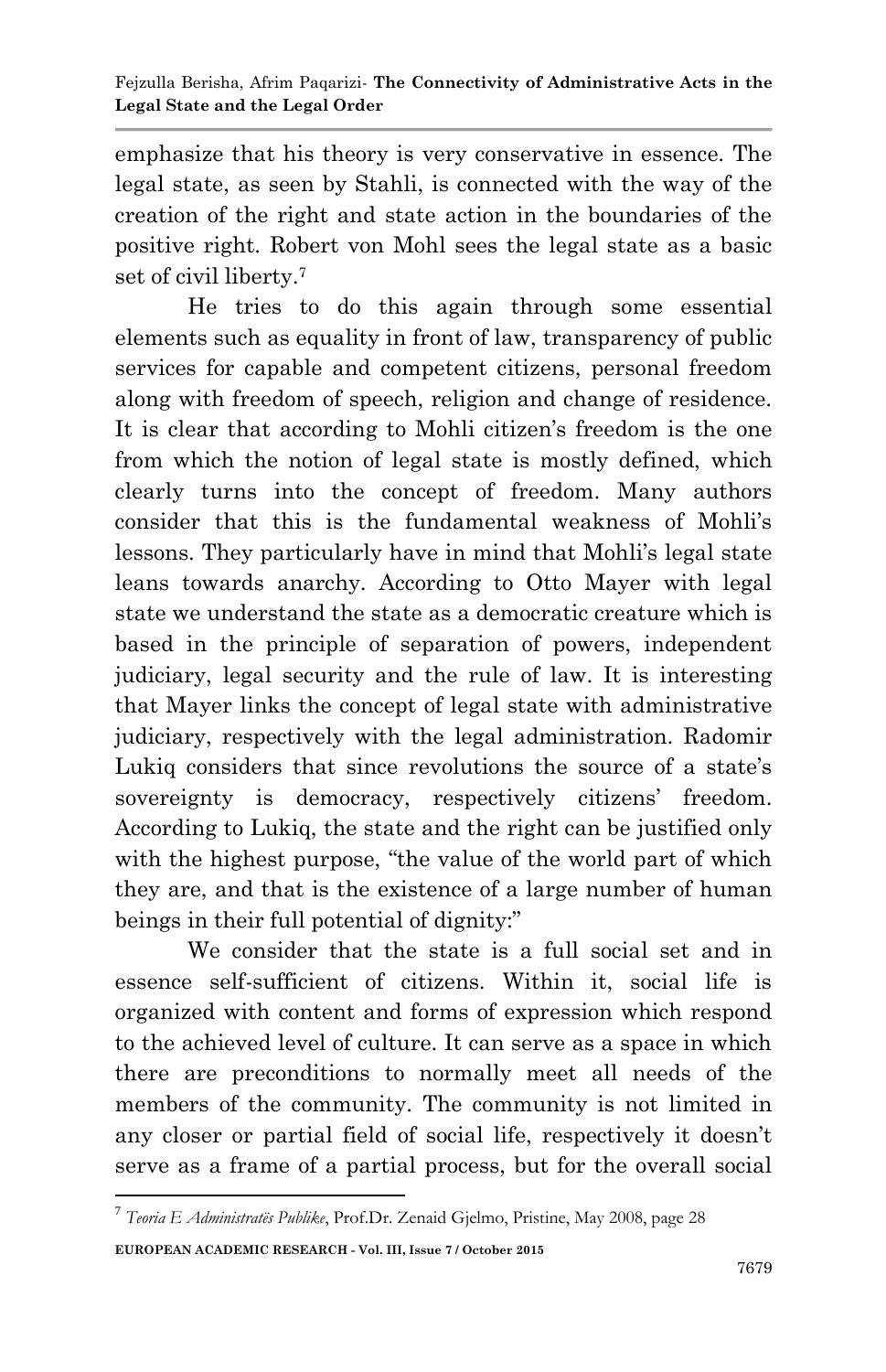process. Therefore, it may exist in an autochthonous way, without relying and without providing additional and important preconditions linked to similar or different communities. It is the most complex social community which consists of different parts mutually interconnected. Each of these parts has its defined role and place. The state, regardless of how it is considered and understood, always exists to achieve certain purposes. These goals can hardly be considered as individual interest, although even today the so-called "private states" exist, the purpose of which almost blurs the general purpose. However, the state as a political community undoubtedly contains the general purpose which is common for all community members.

In theoretical scientific debates about these issues, the historical-legal theories and the sociological ones dominate, by refraining to the purely ethical approach in the elaboration of the problem. The essence of their lesson has to do with the request that the legal state while realizing the general purpose has to be moral. From this, it follows that the general purpose of state must be permitted and legitimated. For that purpose to be realized, it starts from universal values of human society and ethical assumptions in which relies the birth of the democratic, contemporary and constitutional state. This purpose has to provide its citizens the full development of their personality, while the state can realize this only if it stays higher than the individuals, but collectives as well, except the political body itself from which it takes the greatest willingness in relation with its subjects. The state is above all, no one is above the state. The spiritual power of the state is based on the mind with which state functions are shaped with political body requirements that articulates the will of the majority of its population. The evolutionary and democratic development of state as a political community has affected in the progress of public morality to all of those that have been undergoing the state will. In relation with those that state power serves, that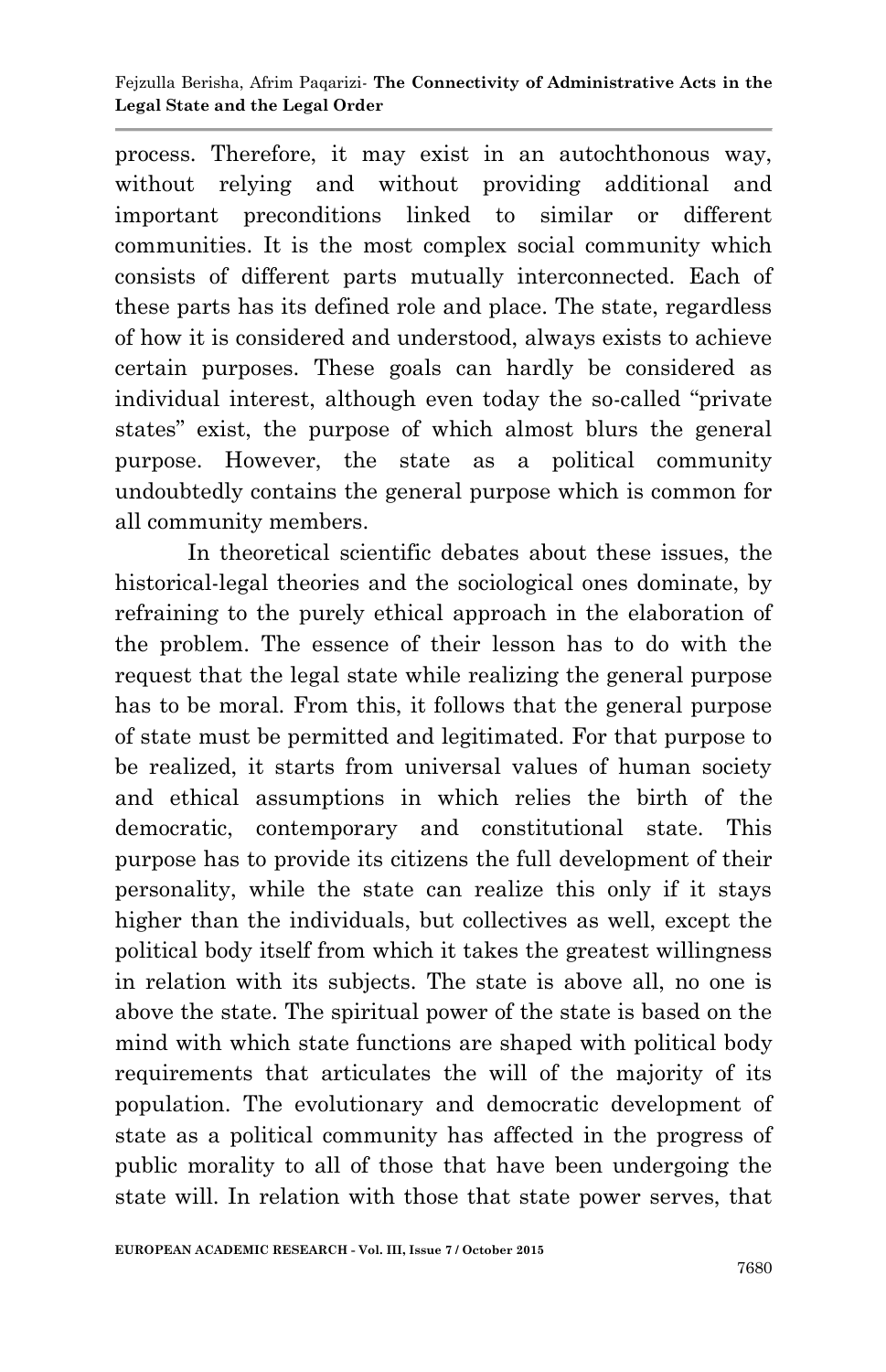process has been developed much faster rather when it comes to those who in the name of the first ones apply that power. <sup>8</sup>

State as a legal organization According to its most essential definition the state is nothing but a set of individuals in a certain territory, wherein a higher (sovereign) power is exerted. For the fair meaning of the so-called "legal state", we have to take a look on whether that state is an organization created through legal order. It has some basic and characteristic attributes. In reality, they are certain elements through which in particular this special creature is emphasized. First of all, it is the public power, which is nothing else but a form of government in general. With other words, it appears that some people are those who have the specificities of the body, issue orders that others must apply. The public power is the most important power within the global society. This power is increasingly different from private power, respectively it does not apply directly for the benefit of the entity that is its carrier, which operates as a state body, but on behalf of the whole state. Only in this way, the implementation of power by an individual can be converted in the implementation of power of a particularly organized creature. So, this is the personal power, but in the other hand it is quite determined in its orientation and efficiency. Public power is characterized by a feature called sovereignty.

It is a material and formal manifestation of the autonomy and independence of state power, both in the field of internal social relations and international relations as well. Then, an important attribute is the monopoly of liability: he consists of an extraordinary pile of bodies that possess material means of liability. Monopoly is the highest and most powerful concentration of liability which can be formed within the concrete global society. Therefore, it can win and eliminate any other form of liability. Monopoly is only a form of rationalization of liability because in that way, the use of

**EUROPEAN ACADEMIC RESEARCH - Vol. III, Issue 7 / October 2015** 1 8 *Teoria E Administratës Publike*, Zenaid Gjelmo, Pristine, May 2008, page 34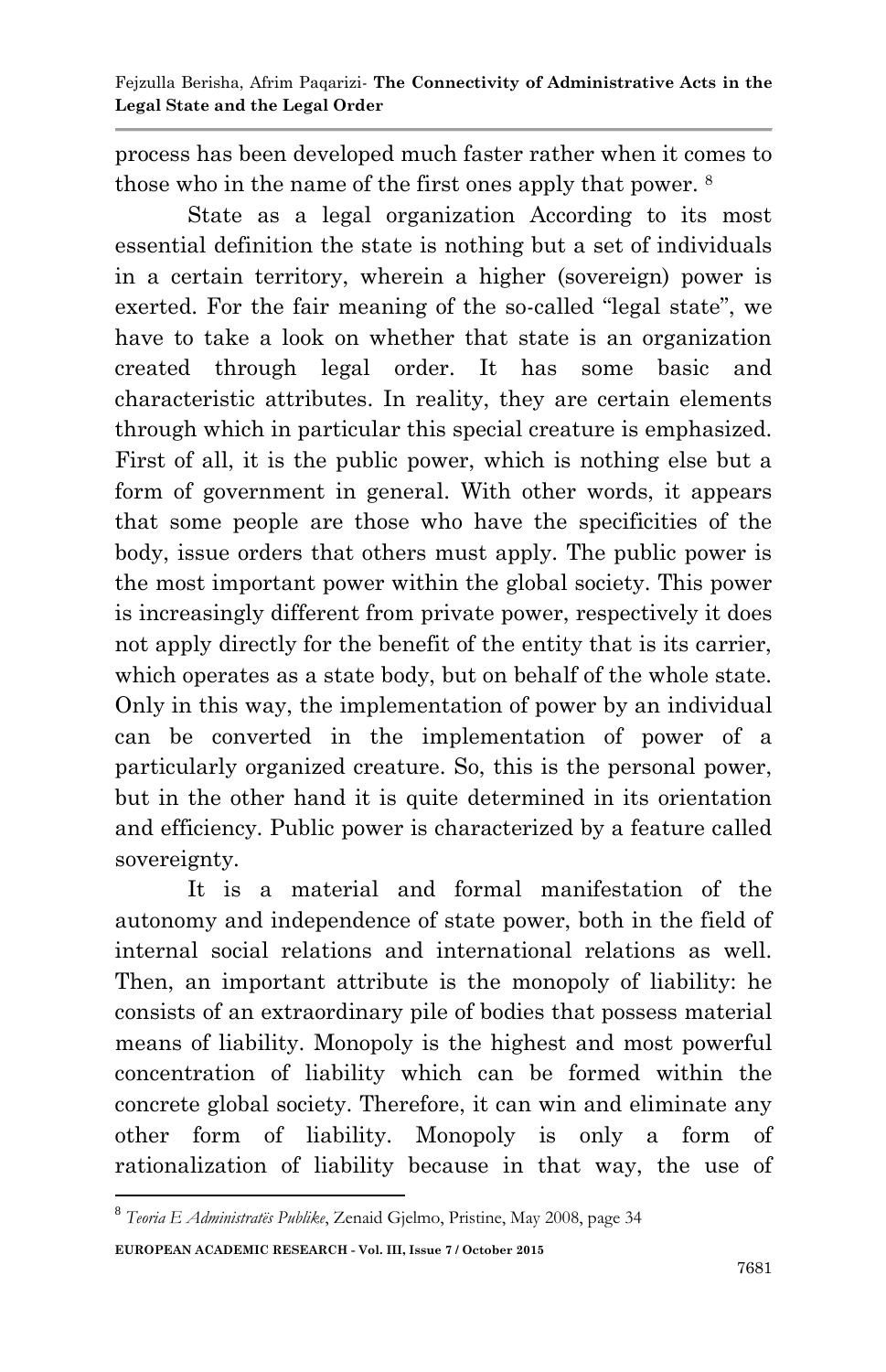#### Fejzulla Berisha, Afrim Paqarizi*-* **The Connectivity of Administrative Acts in the Legal State and the Legal Order**

liability in accordance with society needs can be efficiently controlled, respectively of those forces that affect state the most. It must be emphasized that this attribute mostly defines external circumstances and is dedicated to maintaining external security, but to also solve serious interstate conflicts. In the end, the sphere of state's organization action is important as well. First of all, this sphere is territorially defined, and it is similar with the space in which the state power is and can be implemented. This definition is important, among others because very often definitions between certain global communities are made. In this way, individuals are integrated in an organized community. In the end, there also exists the sphere which is consisted by certain processes or social relations which are an object of state's organization activities. The state develops its activity only within the most important areas of social life, and its impact is practically not felt outside these areas. The state in its development, from the initial community in the epoch of slavery up to the modern state, has been developed in accordance with the respective level of development of producing forces and based on social division of labor. With time, it realized the role that was necessary for the social regulation of relations and the protective function of state. It is about these protective functions of state: 1. Economical, for the protection of its economic power; 2. Ideological, for the protection of different forms consciousness about state and power; 3. Political, for the protection of those state bodies that appear as overbuilt. The state as an organization is the state that has in disposition the monopoly of physical liability and whose duty is to protect its main functions and to enable their practical application. In essence, state is the toughest organization in society, who can exist by itself if the three functions mentioned above are realized.

The notion of the right is also in direct connection, which is presented as a set of legal norms behind of which is the state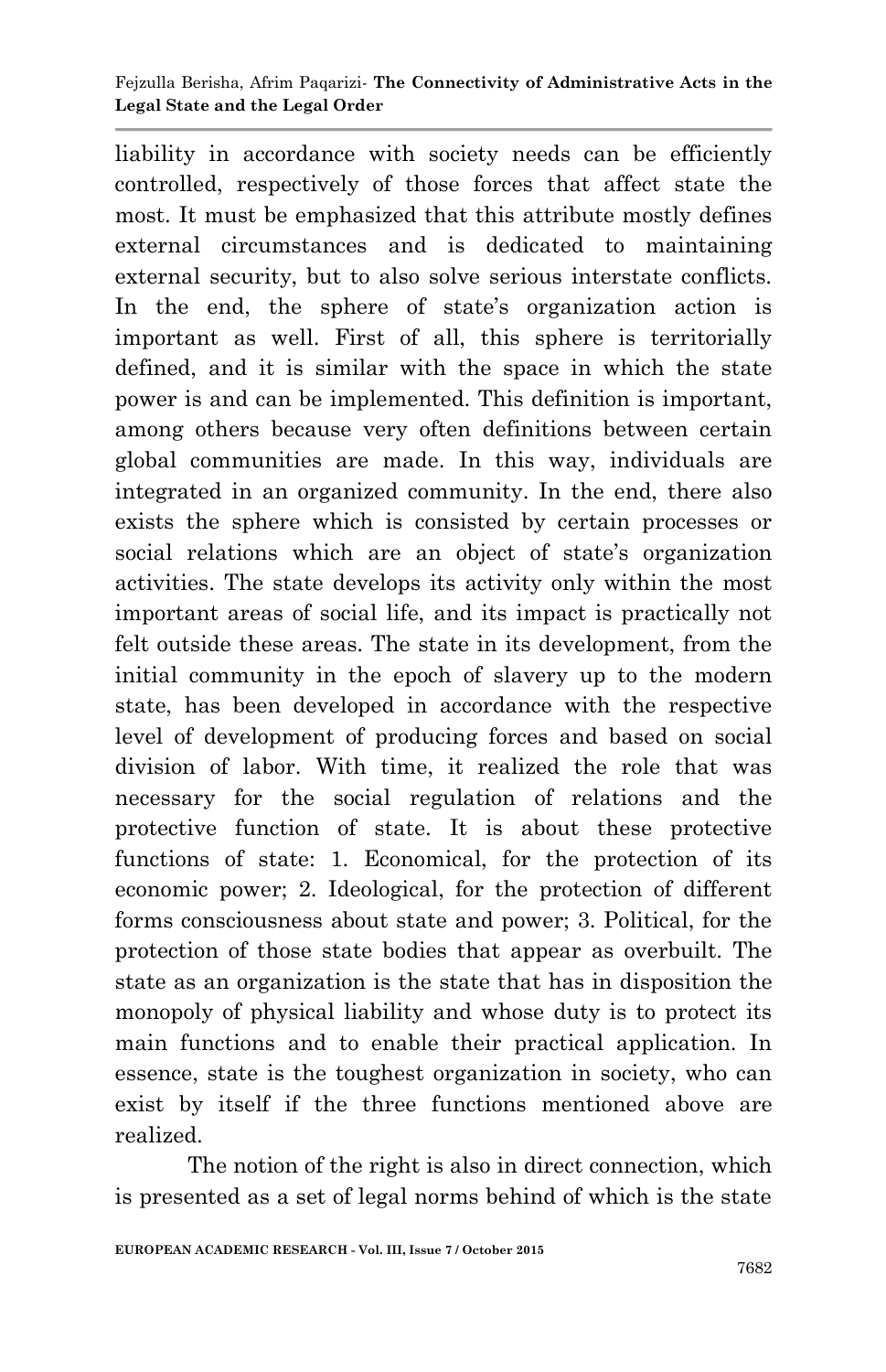with its monopoly of legitimate liability. Legal order – social order is a set of every social relation, respectively every relation of people among themselves. It includes social norms and the real behavior of people based on them. Social order includes special orders such as moral order, economic order, state order, political order and legal order. By analogy of things, the social order that exists in every state, and which is regulated with the right, in the narrow sense of the word presents the legal order. In every state there exists the concrete set of legal norms closely linked with each other, which more or less are realized in social relations between people that act based on them. The legal order in state does not only set the legal, sociological, philosophical or lexicographic notion, but takes something that is an excellent formed system of different elements.

Each of them has its value, its role and function. We are questioning the bodies and parts of the state organization through which the state realizes the activities of its legal order. Starting from this state bodies are carriers of partial functions and through them state implements its will which is always stronger than any subject or body in state.

Through state bodies, the state sets the general interests of the community and implements the state will through applying state liability. Anyway, the power does not belong to state bodies, but they only implement it. If the power would belong to them without any condition or limit, then all state bodies would exert tyranny. Just like the structure of the whole state-legal order is an entirety of parts, as well the function of this creature is only an entirety of partial functions interlinked and coordinated in between. The functions of certain parts are deposited in an entirety. The bodies are only carriers of the relevant part of the state activity. The distinct functions impose the necessity of the existence of specialized bodies through which they are implemented. The wide activity is done through concrete actions in the form of material and legal acts that are harmoniously interconnected.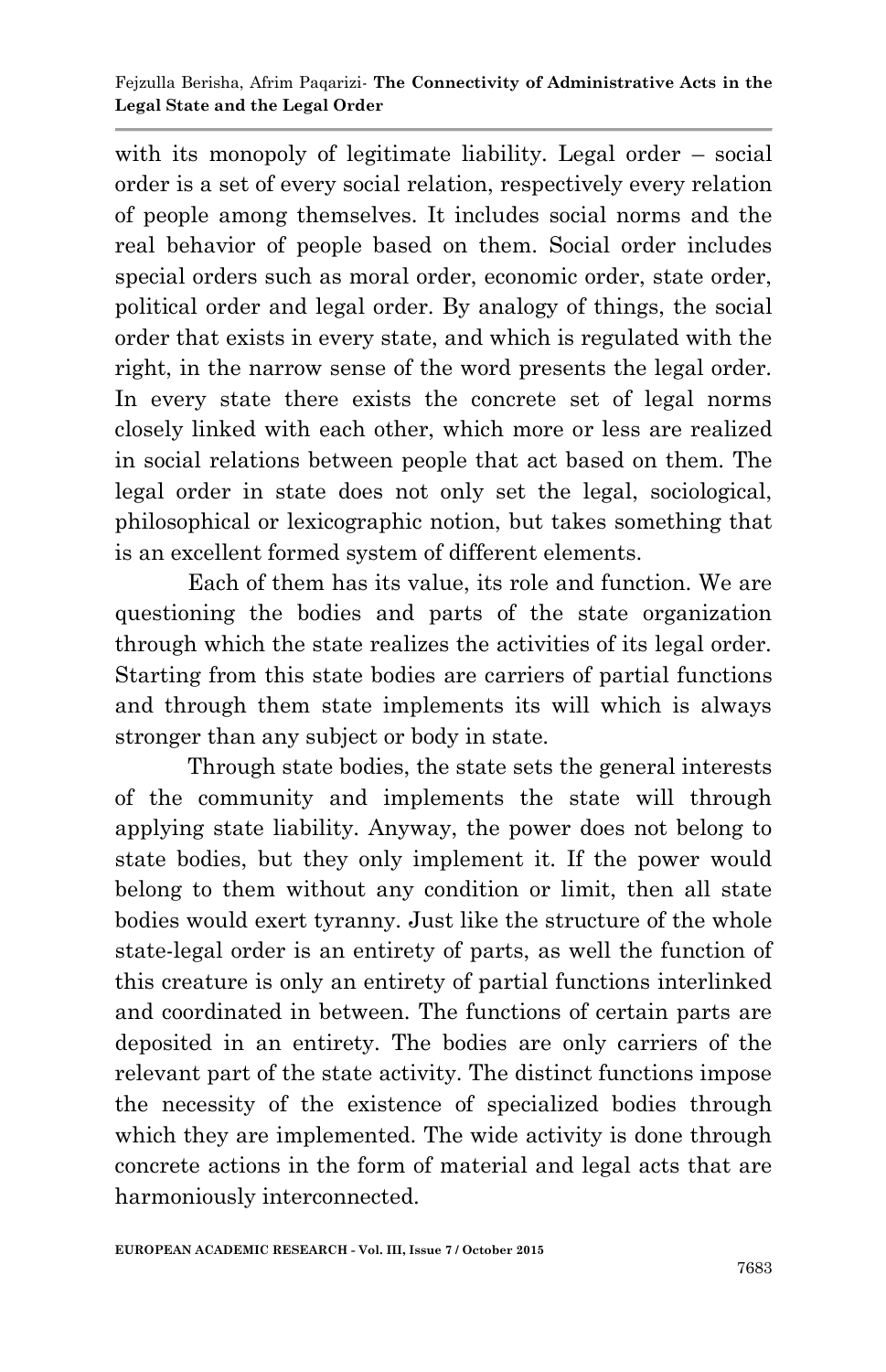In this way, the state-legal order is a shaped creature, a specific system of elements, where it comes into consideration the principle of general function consolidation based on partial functions. In this view, the state-legal order is only a special case of a general phenomenon, characteristic for all creatures and in general for the shaped systems of a considerable number of integral parts. With its specific function, the legal order has certain and necessary impact towards humans and the society in general. The legal order emerges from the society, but also operates in it. The feedback function shows the role of legal order and its essential destination along with its effects, which is maintaining the state. If we consider that laws in general are regulations and necessities of the interlink and mutual influence of two or more phenomena, then it follows that for the function as an inclusive dynamism of the state-legal order, which has certain consequences for the society, in reality presents "parts" of laws that interlink these two entities, then the function itself is presented as an objective social phenomenon.

This objectivity is the starting point for the critic of all metaphysical, mystical and anthropomorphic dispositions of the function of state-legal order (that define the function as a "target" or a range of "targets" and similar). The norms that would have no impact in people's behavior would be only a dead letter in the paper, and not an issue of legal norms. Related to this, legal order is a result of the unity of legal norms and people"s behavior according to these norms. In this way the legal order is a form of the social order, respectively a component of it. Having in mind that the legal order is compounded by legal norms and people"s behavior according to those norms, it can be divided into two constituent elements: 1. normative element; 2. Factual element; 1. The normative element is that part of legal order which is consisted by legal norms, as rules for people"s behavior in certain situations and by legal acts, respectively psychic actions with which legal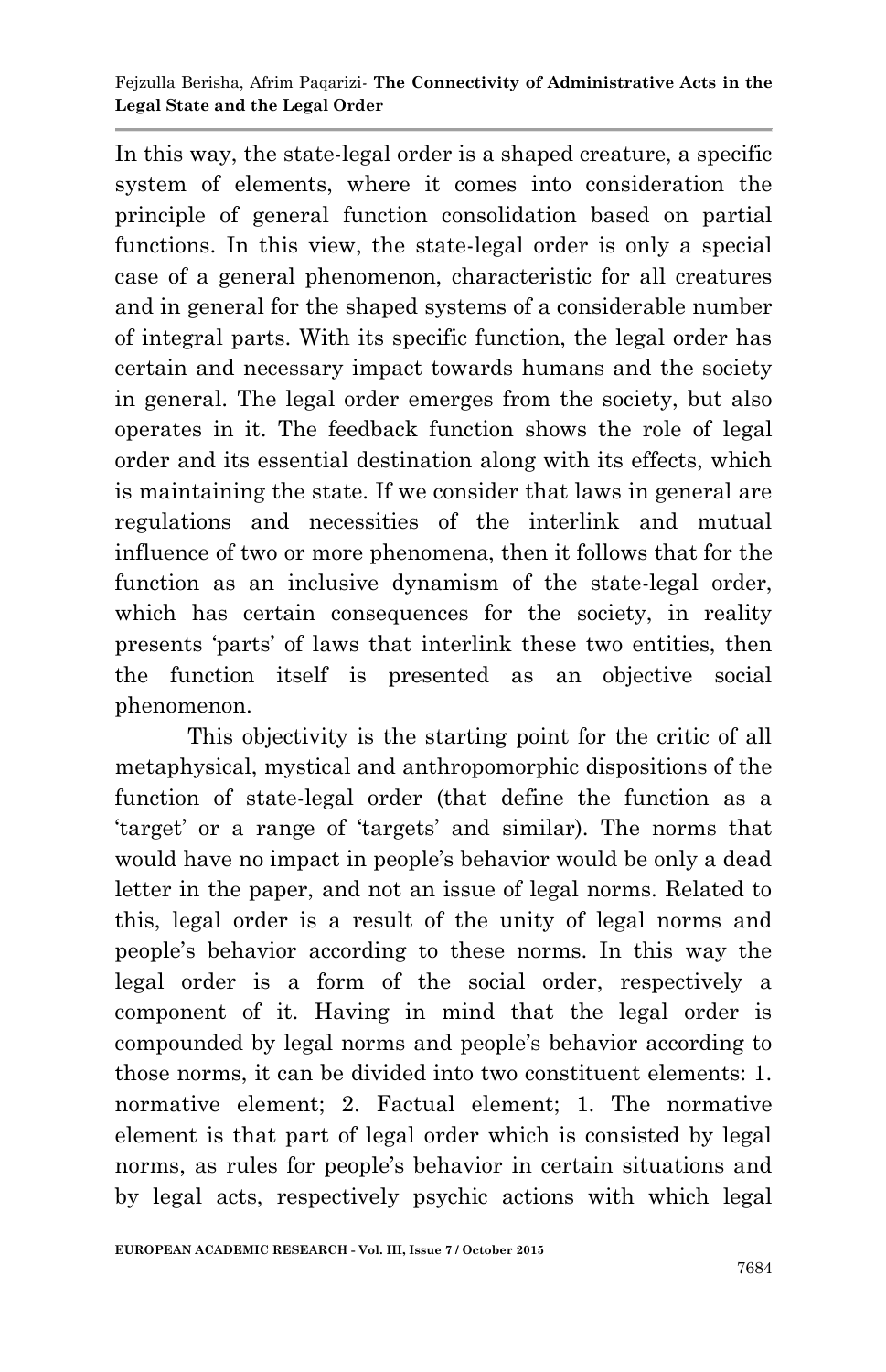norms are created or the conditions for their implementation are set. 2. The factual element of legal order is the part of it which is consisted by material human actions with which legal norms are realized, respectively applied in everyday life. These material actions are done by people as legal subjects, which reside in legal relations between them, respectively social relations regulated with legal norms.

In the end, between the legal acts respectively legal norms and between them and material actions, there exist certain relations regulated with the right and that are called laws.

Therefore, legality is considered as a binding ingredient of legal order. The elements of legal order are listed strictly. Their inner content is compounded by legal norms, which are realized in people"s behavior, as a factual element. The purpose of these norms is for them to come to life, respectively in people"s behavior. The legal order is shaped in that way that it starts with the creation of legal rules and ends with their realization in people"s behavior. So, the legal order starts its activity with the creation of more abstract and general legal norms, respectively legal acts and ends with their realization in people"s behavior such as the most concrete action according to the rules, respectively individual legal norms that are applied in people"s behavior. A good legal order is the one that respects the norms that it has created and that allows their change. Therefore, it is not a static phenomenon which is given once and forever, but is a dynamic content that is in motion and sustainable development as a form of social order which is consisted from real report of people, the legal order allows them to continuously change, arise and disappear, exactly as the humans that conduct it.

That constant sweep flows according to an appointed turn therefore it is called order. The report between state power and the right. The state exercises its power according to certain rules that are set by the right. They have the same value for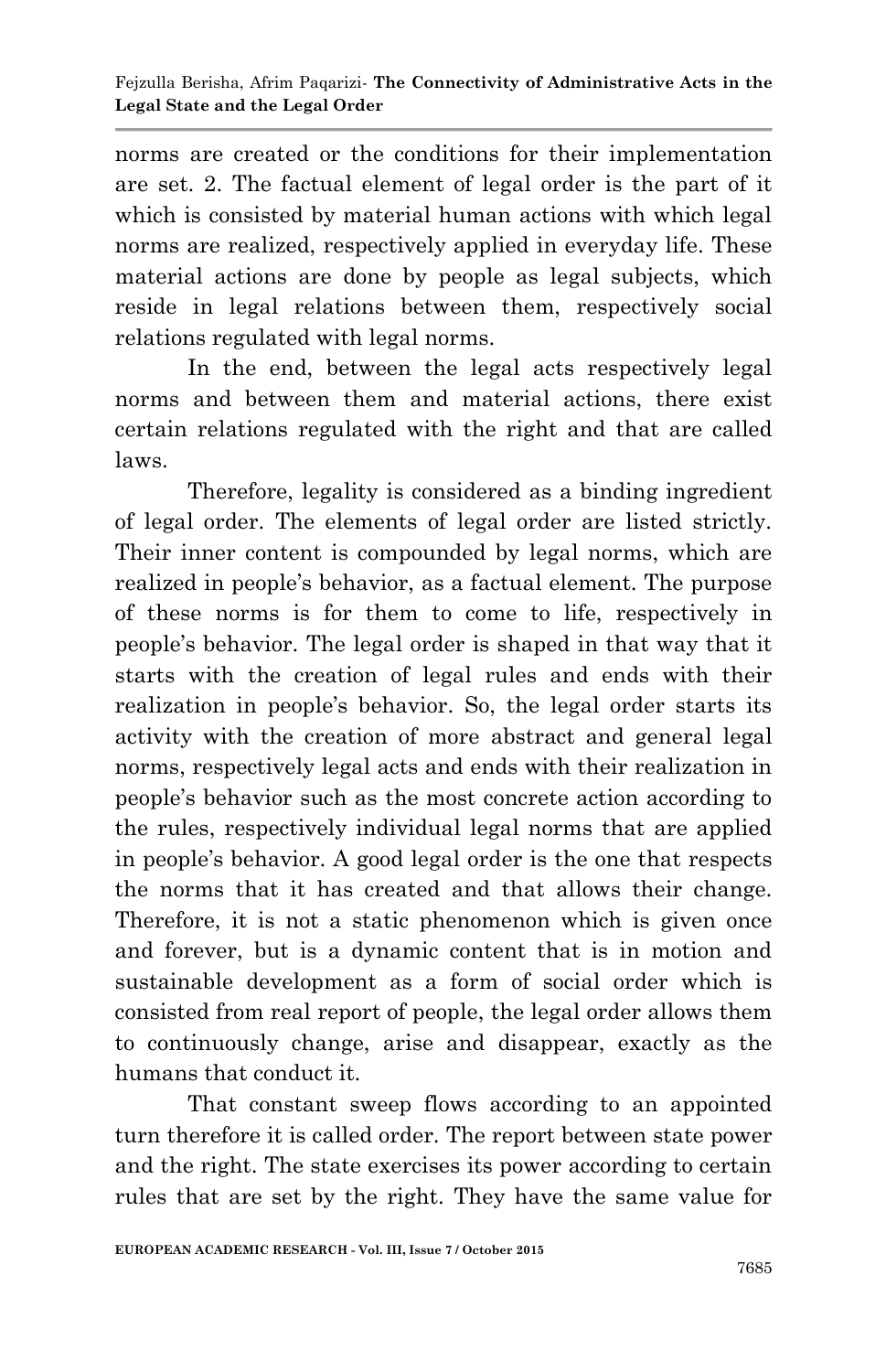both state bodies and institutions if they want for their acts to actually be acts of the state, and for the citizens as well, whether they are physical or legal persons. However, it is not enough to issue rules according to which the bodies of state power have to work, but they must also be implemented strictly. Besides this, there has to be guarantees that these rules will be respected by the bodies. When with the objective right there were rules set for the implementation of state power and when the guarantees of the right implementation of this power are first and foremost found in the rules of the objective right, then we can say that the state is organized according to the principles of legal state. When we take a look on the report of state power and the right, we would distinguish three levels: 1. the state is not linked with any legal rule, but it plainly applies its personal will despite the fact whether this is the will of an individual, gathered group as party or gang etc. 2. the state establishes the right, but does not implement it in practice, respectively the acts of power formally become legal rules, but the state bodies are left with a great freedom in the aspect of the content of these rules and their implementation in actions; 3. the state implements its power in accordance with the acts it has issued.

The acts of power are considered as acts of state's will only if they are formally and materially in accordance with the objective right. The power can do only the things it is authorized for with the objective right, while for decisions there are defined procedures which the power (government) must abide. Then we say that state power is connected with the legal order, while state activity has been put under legal control. Only then we can talk about a legal state and the rule of law. We must keep in mind that the right is at the same time norm and fact, since the right emerges from fact (*"ex facto oritur ius*").

 As a norm, the right is a rule about what must be done, while as a fact, the right is a force, power upon others. In the legal state it is aimed for the fact to be as close as possible towards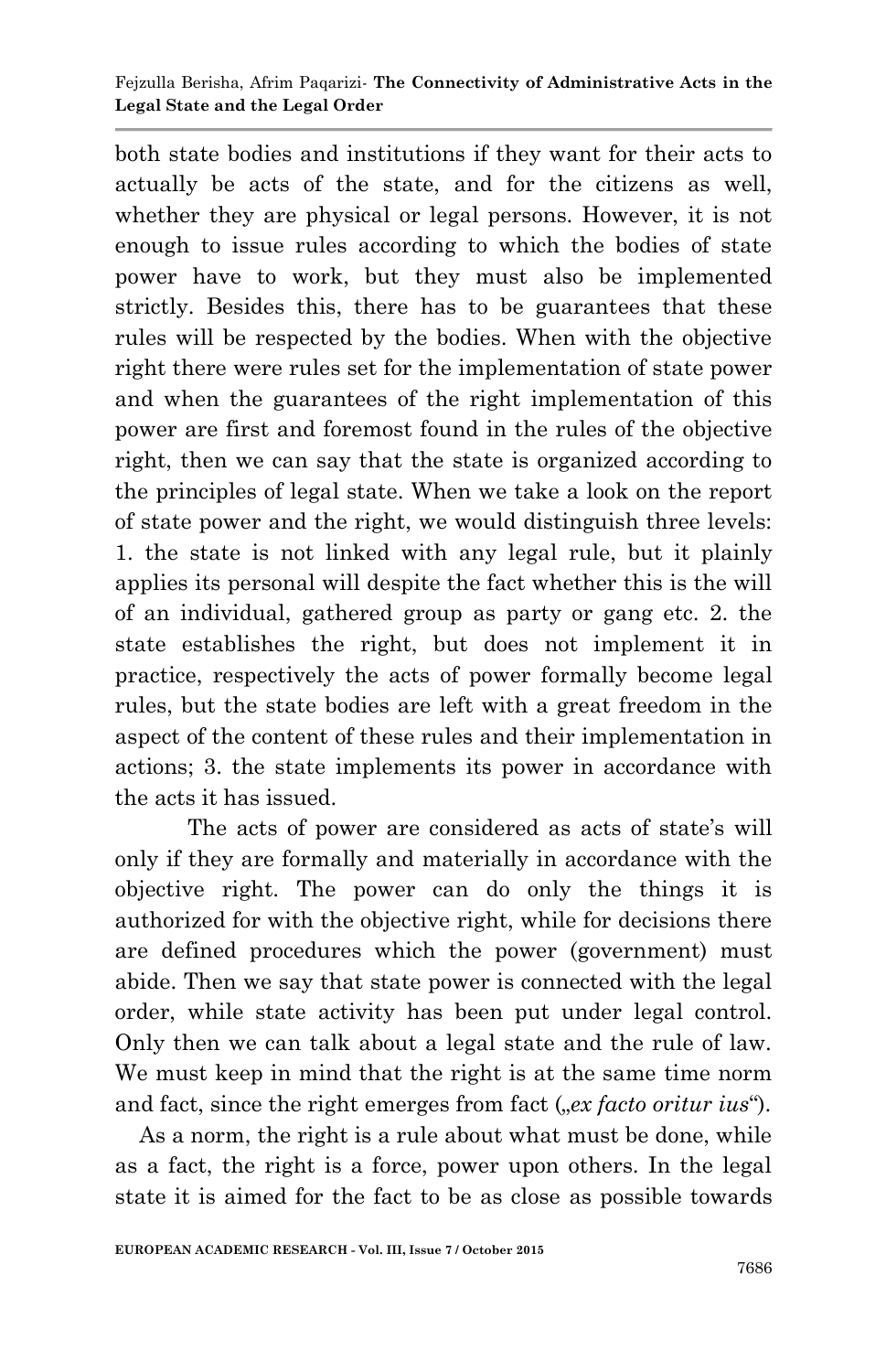the right. Therefore, the force in the legal state has to be in the service of the right. If it is the opposite, that the right is in the service of force, then we can"t talk about legal state. In the contemporary state, at least when we talk about the internal state order, the cases of open and obvious violation of human rights are very rare. The cases when violence and injustice are camouflaged with the right are more common. The legal state is realized only when there exist efficient tools to stumble every violation and disrespect of rights, whether it comes from individuals or state bodies. When we look the action of state power from the angle of the individual, legal state is one where individuals are citizens. As to what extent will citizens rights be realized, that depends exclusively from the regularity of the activity of state power. It is important for that power to provide the equality of access towards all members of the community, despite the fact of which group they belong to. Except this, we should have in mind that rules, norms and laws are implemented by people. Often the implementation of these rules depends only from them, from their psychic, education, and especially their morality. Thus it follows that the existence of the legal state is depended from the same things. The state performs its activity through its organs, which consist of applying legal norms or creating legal norms, and take different material actions which precede the right or are based on it. Therefore, the state can be an organization that only applies the norms or it can be an organization that applies and also creates the norms, or an organization that takes different material actions based directly or indirectly on the right. We have to make the difference between states' role when they itself creates the right, from its role when the right is created by others. Said otherwise, it is not necessary for the state to create the right, because this can be also done by someone else, such as the international community (international organizations and states), but the state must always apply it. The application of the right by the state is dual, and has to do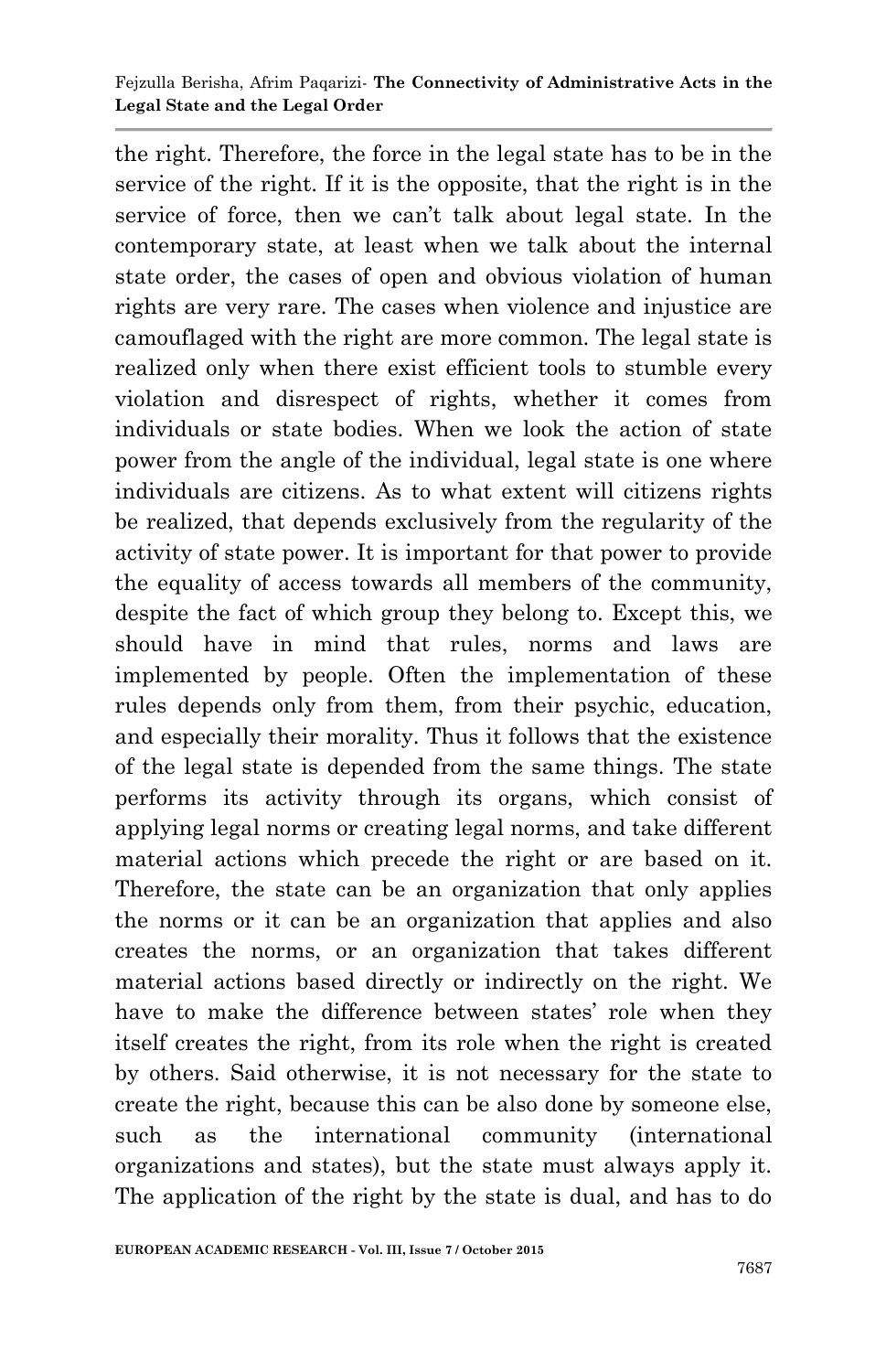with the appliance of dispositions and the imposition of sanctions. Imposition, the performance of state power, has been understood as creation and application of the right and this has to be differentiated from the material actions of state, which directly or indirectly have to be based on the right.

The institution of legal state, respectively the state of right, is connected with human's rights and freedoms that present one of the most important legal institutions. Through this institution, the legal position and the position of citizens in society are defined and come under consideration.<sup>9</sup> The principle of legal state entails liberal states and the states of the XXI century. With the expression "liberal" it was affirmed:

-the principle of the state of right, i.e. the need that all subjects of state's organization, including the sovereign, have to abide the laws. This doctrine requested the guarantee of a written document about this.<sup>10</sup>

With other words, the legal state is identified with the state of right, i.e. it implies some kind of state, power, which is based on the right. In the case of legal state, as a state of the right, we will implicate two important elements:

- 1. The guarantees for the respect of human's rights and freedoms,
- 2. Legal restriction of state power.



**.** 

<sup>9</sup> Kurtesh Salihu, "*E Drejta Kushtetuese*", book I, University of Prishtina, Law Faculty, Pristine, 1998

<sup>10</sup> *Hyrje në të drejtën publike*, lectures prepared by:Romeo Gurakuqi, ArencaTrashani, Shkodër - Tirana, 2009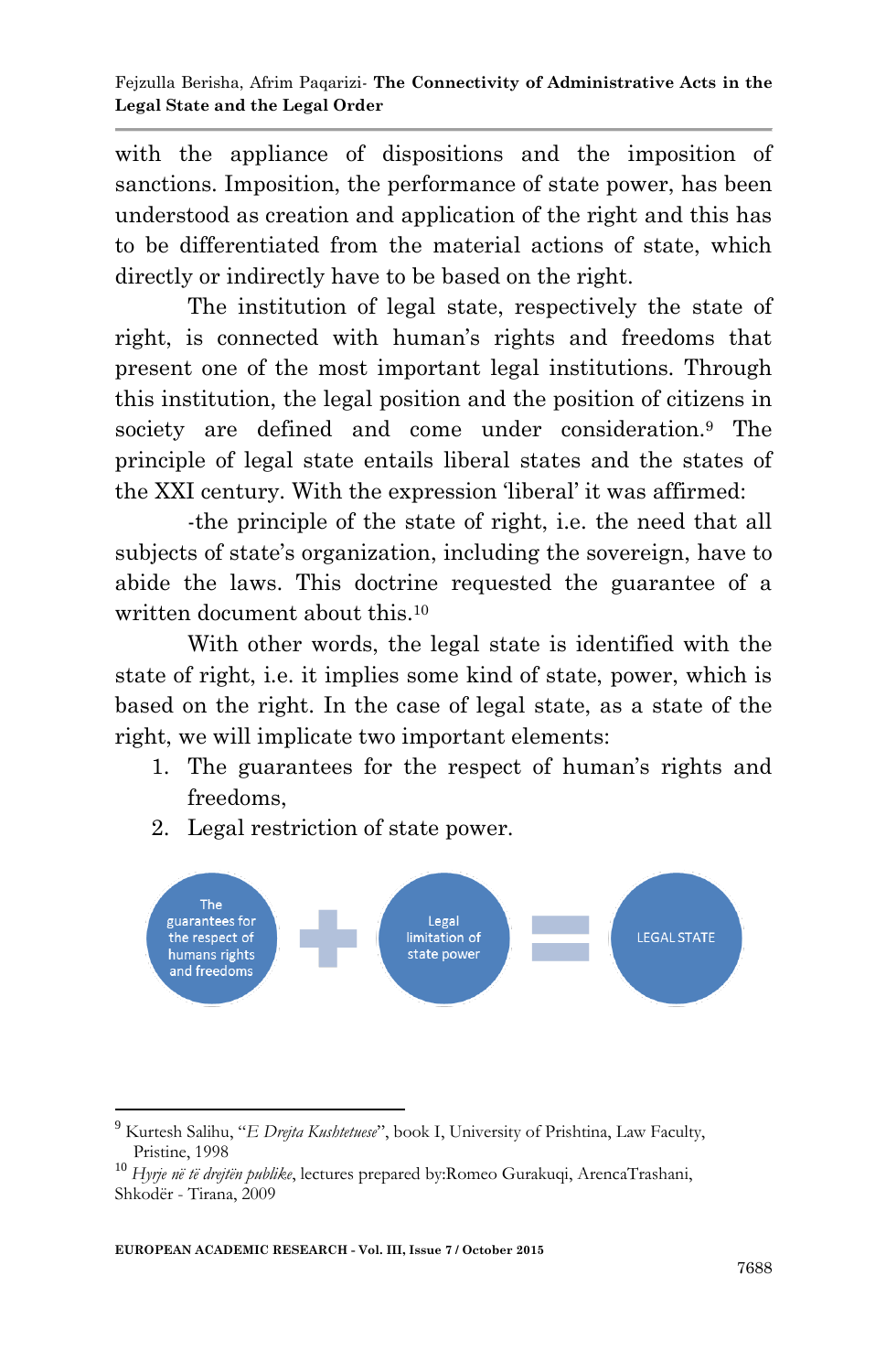If we elaborate the last element is results that "Every action of state power should be regulated in advance with the right (with legal norms)". From this it results that all legal actions, executed by the state, should be regulated with the right and the report between state-citizens as well.<sup>11</sup> In the legal state, the conditions for human"s rights and freedoms have to be concretized in strong legal basis, and in mechanisms for the realization of their protection. "Everything is legal if it is not prohibited with constitution and law." This institution, this category is relatively new in the legal doctrine. The main element of the concept of legal state is the separation and limitation of state power. There is no absolute power. It is limited by the law, which sets the frame of its scope.

The legal state is identified with an independent judiciary; the independent judiciary is an institute of the legal and democratic state that has to provide citizens" protection from the arbitrary power, the efficient protection of human's rights and freedoms, and the objective arbitration of courts in the solution of public and private disputes.<sup>12</sup> As a rule, the rights and freedom of citizens are guaranteed and as such they are a basic prerequisite to guarantee the human dignity, within a community such as the state. Human's rights and freedoms regulate the relations between the citizen and the society as a whole. In contemporary conditions, the notion "human's rights" and freedoms" is identified in the national level, and the international one as well. Through the internationalization of human's rights and freedom it is thought that these freedoms and rights are a category that stays upon the state, categories that enjoy international protection.<sup>13</sup> All actions of state power, regarding to the field of human"s rights and freedoms have to be based on laws, the positive right of that country, otherwise all

**.** 

<sup>11</sup> Osman Ismajli "*Fillet e së Drejtës*", University of Prishtina, Law Faculty, Pristine, 2004

<sup>12</sup> FAMA College, Arsim BAJRAMI-*PARLAMENTARIZMI (Comparative aspects)*, Pristine, 2010

<sup>13</sup> Stefan Buxhakoski "*Fillet e së drejtës si disiplinë shkencore*", Publishing house "Çabej", Tetove, 2007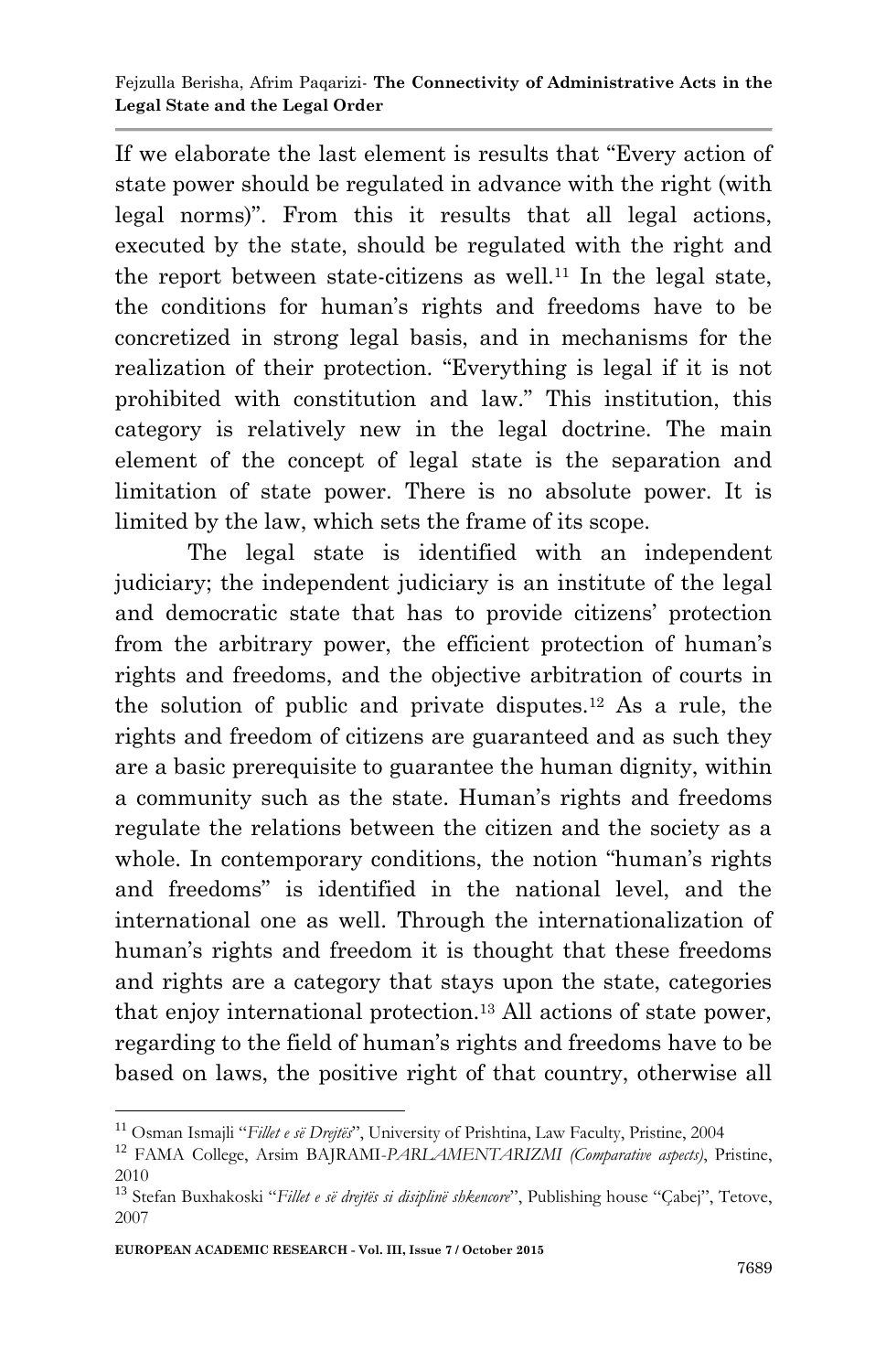actions of that state will be marked as inexistent, flimsy and unrecognized<sup>14</sup> for that society. According to this it appears that the citizen is equal in report with the state and others, he is an equal subject and we have the legal report between the state and the citizen.

But, in this case we have a double responsibility of the individual – citizen and the state. The implementation of human's rights and freedoms in the end is a legal characteristic that the state will respond for the refusing in giving legal aid, the realization of their freedoms and rights, respectively their protection. In this way we have the reports between the state and individuals – citizens and this has to be realized and protected based on mutual responsibility.

From this it results that the state can't impose anything because we have to do with the equality of the citizen in report with other subjects, respectively with the power. With other words, the citizen is a free subject within the respective legal norms, but has the right to ask for help from the state regarding to the realization of his rights and freedoms. Depending on the content of human's rights and freedoms, we can group them in two categories: 1) Political rights and freedoms (the right to participate in political functions), the active and passive right of election and the right to be equal towards public functions, the right to adequate presentation and the right of communities in state bodies etc., the social right and freedom (the freedom of association, the right of family protection, the right to motherhood and childhood, health and social protection, favorable life conditions etc. and 2) Economic, social and cultural rights, such as the right to property, commercial activity right, labor rights, educational rights, the right to participate in the cultural life, the right to use the scientific and cultural progress, the right of literary creativity and other kinds of creativity etc.

**<sup>.</sup>** <sup>14</sup> Osman Ismajli "*Fillet e së Drejtës*", University of Pristine, Law Faculty, Pristine, 2004